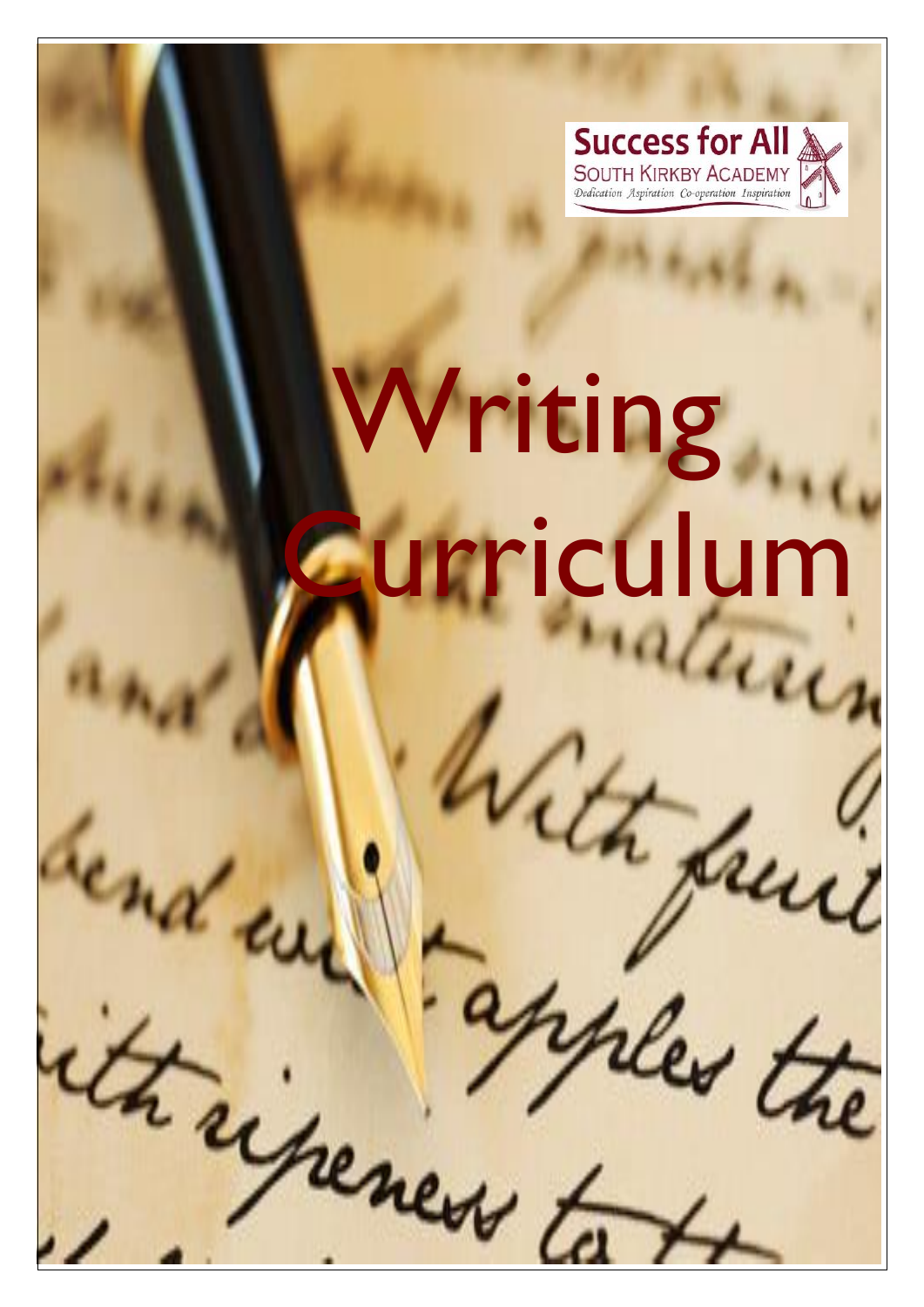## Writing Overview

|        | <b>Autumn</b>                                                                                                                       |                                                       | <b>Spring</b>                                                         |                                                                                                                                                                  | <b>Summe</b>                                                             |                                                                                 |
|--------|-------------------------------------------------------------------------------------------------------------------------------------|-------------------------------------------------------|-----------------------------------------------------------------------|------------------------------------------------------------------------------------------------------------------------------------------------------------------|--------------------------------------------------------------------------|---------------------------------------------------------------------------------|
|        | <b>Autumn I</b>                                                                                                                     | <b>Autumn 2</b>                                       | <b>Spring I</b>                                                       | <b>Spring 2</b>                                                                                                                                                  | Summer I                                                                 | <b>Summer 2</b>                                                                 |
| Year 3 | Character<br>description<br><b>Character</b><br><b>Description</b><br><b>&amp; Traits</b><br><b>Narrative and</b><br><b>Setting</b> | <b>Diary Writing</b><br><b>Instruction</b><br>Writing | <b>Poems</b> for<br>Performance<br><b>Report</b><br>Writing           | Non-<br>Chronological<br><b>Reports</b><br>Non-chronologica<br>Reports<br><b>Poetry</b>                                                                          | <b>Playscript</b><br>$\sqrt{\frac{2}{3}}$<br>Myths and<br><b>Legends</b> | <b>Persuasive</b><br><b>Writing</b><br>Persuade Me!<br>Letter<br><b>Writing</b> |
|        | Writing<br><b>NARRATIVE</b><br>$u_{\alpha\alpha\gamma}^{th}$                                                                        | <b>Instruction</b><br>Zone!                           |                                                                       | Poetr                                                                                                                                                            |                                                                          |                                                                                 |
| Year 4 | <b>Instruction</b>                                                                                                                  | <b>Narrative and</b>                                  | <b>Myths and</b>                                                      | Non-                                                                                                                                                             | <b>Recount</b>                                                           | <b>Playscript</b>                                                               |
|        | <b>Writing</b>                                                                                                                      | <b>Setting</b>                                        | <b>Legends</b>                                                        | Chronological                                                                                                                                                    | <b>Writing</b>                                                           |                                                                                 |
|        |                                                                                                                                     | Writing<br>NARRATIVE                                  |                                                                       | <b>Reports</b>                                                                                                                                                   |                                                                          |                                                                                 |
|        | Instruction<br>Zone!                                                                                                                | uterney                                               |                                                                       | Non-chronological<br>Reports                                                                                                                                     | <b>BOONT</b><br>What?<br>WEITING<br>Where?<br>How?<br>When?              |                                                                                 |
|        | <b>Persuasive</b>                                                                                                                   |                                                       |                                                                       |                                                                                                                                                                  | <b>Letter</b>                                                            | Newspaper                                                                       |
|        | <b>Writing</b>                                                                                                                      | <b>Poetry</b>                                         | Character<br>description                                              | <b>Explanation</b><br><b>Writing</b>                                                                                                                             | <b>Writing</b>                                                           | reports                                                                         |
|        | gecoment<br>Persuade Me!                                                                                                            | Hetr                                                  | <b>Character</b><br><b>Description</b><br><b>Traits</b>               | Explanation<br>Writting<br>$-00$<br>Explanation texts tell us<br>how or why something happens<br>They describe a process and<br>they also give reasons.          | Now                                                                      | Daily Times<br><b>NEWS</b><br>FLASH!                                            |
| Year 5 | <b>Narrative</b>                                                                                                                    | <b>Newspaper</b>                                      | Non-                                                                  | <b>Diary</b>                                                                                                                                                     | <b>Recount</b>                                                           | <b>Poetry</b>                                                                   |
|        | <b>Writing</b>                                                                                                                      | <b>Reports</b>                                        | Chronological                                                         | <b>Writing</b>                                                                                                                                                   | <b>Writing</b>                                                           |                                                                                 |
|        | Writing<br>NARRATIVE<br>uterney                                                                                                     | Daily Times<br><b>NEWS</b><br>FLASH!                  | <b>Reports</b><br>Non-chronologica<br>Reports                         |                                                                                                                                                                  | <b>BOONT</b><br>What?<br>WEITENG<br>Where?<br>How?<br>When?              | Poetry)<br><b>Adventure</b>                                                     |
|        | <b>Persuasive</b>                                                                                                                   |                                                       | <b>Setting</b>                                                        |                                                                                                                                                                  | Letter                                                                   | <b>Writing</b>                                                                  |
|        | <b>Writing</b>                                                                                                                      | <b>Report</b>                                         | description                                                           | <b>Explanation</b>                                                                                                                                               | <b>Writing</b>                                                           |                                                                                 |
|        |                                                                                                                                     | Writing                                               | Setting of a Story                                                    | <b>Writing</b>                                                                                                                                                   |                                                                          |                                                                                 |
|        | Persuade Me!                                                                                                                        |                                                       | The Booth<br>Warrenon.<br>Where and when I<br>a story takes<br>place. | <b>Explanation</b><br>Writting<br>$-00$<br>Explanation texts tell us<br>how or why something happens<br>They describe a process and they also give reasons.<br>Л |                                                                          |                                                                                 |
|        |                                                                                                                                     |                                                       |                                                                       |                                                                                                                                                                  |                                                                          |                                                                                 |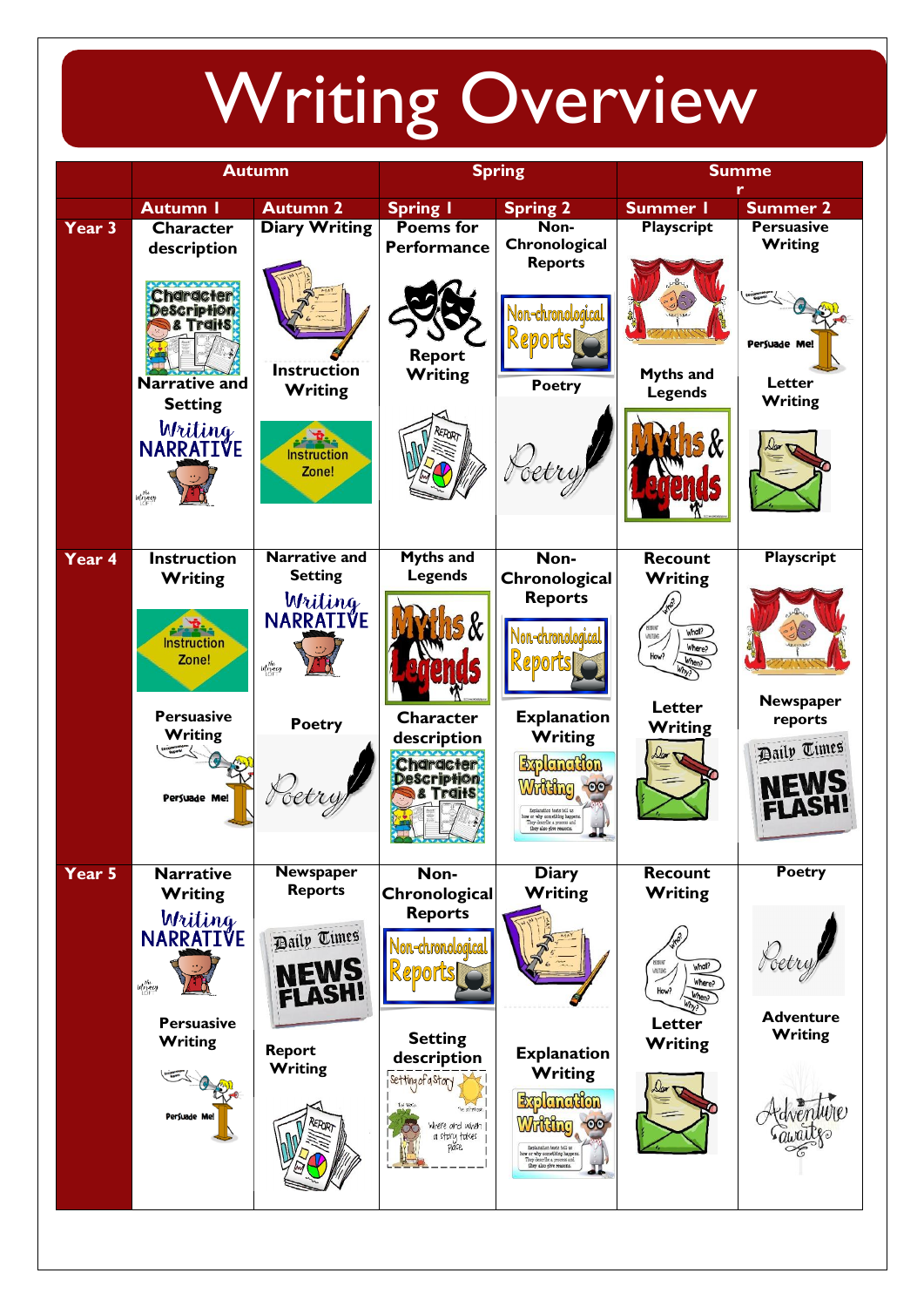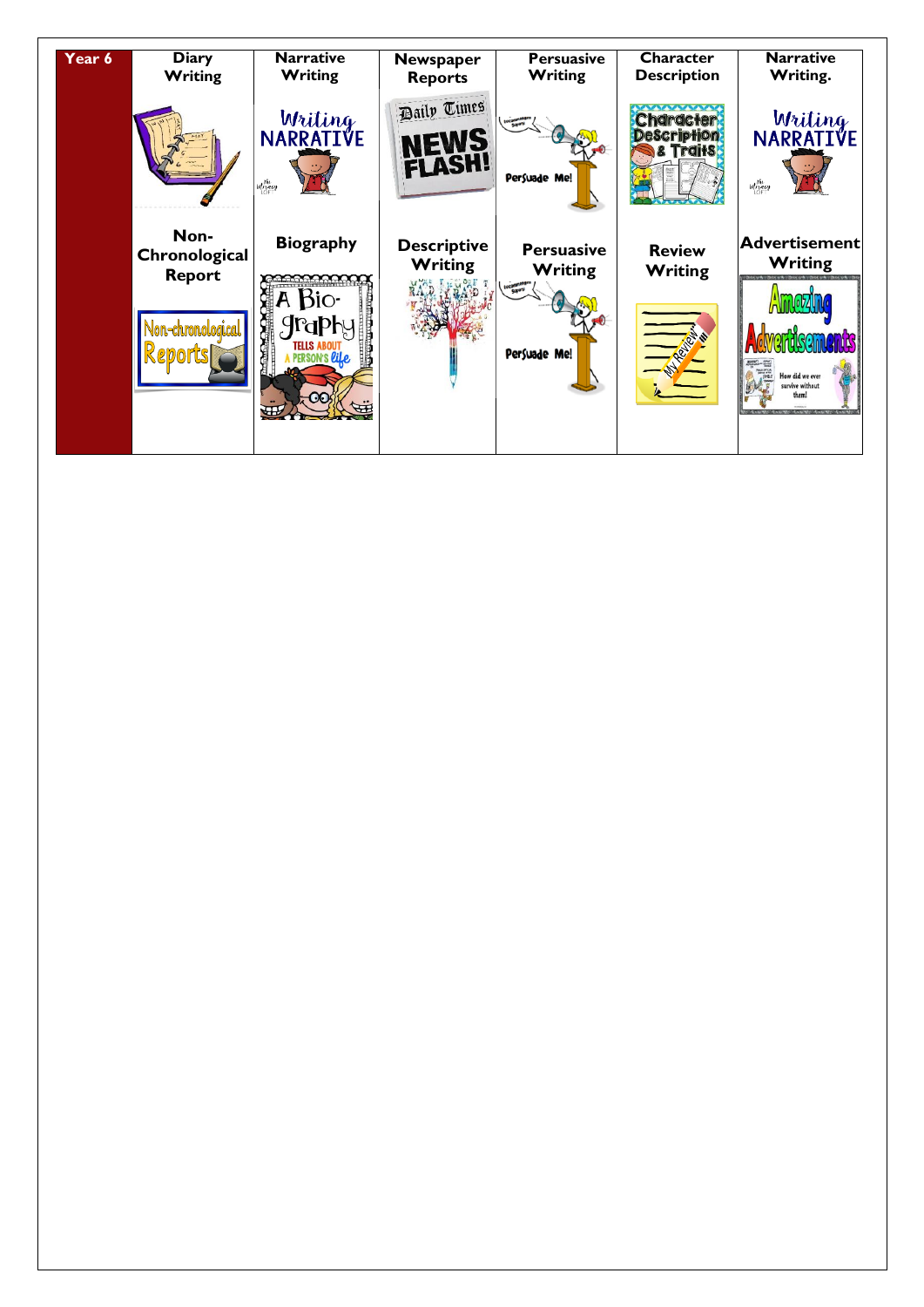|                    | <b>Autumn</b>                                     |                                   |                                         | <b>Spring</b>                                            | <b>Summer</b>                         |                              |
|--------------------|---------------------------------------------------|-----------------------------------|-----------------------------------------|----------------------------------------------------------|---------------------------------------|------------------------------|
|                    | <b>Autumn I</b>                                   | <b>Autumn 2</b>                   | <b>Spring I</b>                         | <b>Spring 2</b>                                          | <b>Summer I</b>                       | <b>Summer 2</b>              |
| Year 3             | Character                                         | Diary Writing                     | <b>Poems</b> for                        | Non-<br>Chronological                                    | <b>Playscript</b>                     | <b>Persuasive</b><br>Writing |
|                    | description                                       |                                   | Performance                             | <b>Reports</b>                                           |                                       |                              |
| <b>Overview</b>    | <b>haracter</b><br><b>Description</b><br>& Trajts | <b>Instruction</b>                | <b>Report</b><br><b>Writing</b>         | Non-chronologica<br>Reports                              | $\sqrt[2]{2}$<br><b>Myths and</b>     | Persuade Me!                 |
|                    | <b>Narrative and</b>                              | <b>Writing</b>                    |                                         | <b>Poetry</b>                                            | <b>Legends</b>                        | Letter<br>Writing            |
|                    | <b>Setting</b>                                    |                                   |                                         |                                                          |                                       |                              |
|                    | Writing<br>NARRATIVE<br>uterney                   | <b>Instruction</b><br>Zone!       |                                         |                                                          |                                       |                              |
|                    |                                                   |                                   |                                         |                                                          |                                       |                              |
|                    | Narratives -                                      | Instruction                       | Compose and                             | Compose and                                              | Myths and                             | Persuasive leaflet           |
| <b>Content</b>     | describing                                        | writing.                          | ehearse <sup>-</sup>                    | rehearse                                                 | Legends.                              | Time adverbials,             |
|                    | settings and<br>characters.                       | Punctuation.                      | sentences orally sentences orally       | -Poetry.                                                 | Persuasive leaflet                    | adjectives,<br>apostrophes,  |
|                    |                                                   | Commas in a                       | Poetry.                                 | Reports.                                                 | Time adverbials,                      | commas used                  |
|                    | Creating                                          | list,                             | Reports.                                | Non-narrative                                            | adjectives,                           | correctly in lists.          |
|                    | settings,                                         | conjunctions.                     | Non-narrative                           | using simple                                             | apostrophes,                          |                              |
|                    | narrative and                                     | Organising                        | using simple                            | organisational                                           | commas used                           |                              |
|                    | plot. Organising<br>paragraphs                    | paragraphs<br>around a            | organisational<br>devices.              | devices.<br>Time adverbials,                             | correctly in lists.                   |                              |
|                    | around a theme.                                   | theme.                            | Time adverbials, adjectives,            |                                                          |                                       |                              |
|                    | Speech,                                           |                                   | adjectives,                             | apostrophes,                                             |                                       |                              |
|                    | subordination,                                    |                                   | apostrophes,                            | commas.                                                  |                                       |                              |
|                    | tense, expanded<br>noun phrases.                  |                                   | commas.                                 |                                                          |                                       |                              |
| <b>Key</b>         | <b>Expanded</b>                                   |                                   | Forest, author, Celandine, flower,      | Non-                                                     | Myths, legends,                       | Myths,                       |
| <b>Vocab</b>       | noun phrases,                                     |                                   | illustrator, diary, survival, peculiar, | chronological,                                           | persuasion,                           | legends,                     |
|                    | speech,<br>narrative                              | accidentally,<br>disappear, text, | promise, position,<br>often, opposite,  | paragraphs, sub-                                         | leaflet, features                     | persuade                     |
|                    |                                                   | triumph,                          | favourite,                              | headings, lay-out.                                       |                                       | leaflet, features            |
|                    |                                                   | magical                           | extreme,                                | Language,<br>structure,                                  |                                       |                              |
|                    |                                                   |                                   | experiment                              | presentation                                             |                                       |                              |
|                    | Year 3/4                                          | Year 3 / 4                        | Year 3/4                                |                                                          |                                       | Year $3/4$                   |
|                    | words                                             | words                             | words                                   | Year 3 / 4 words                                         | Year 3/4<br>words                     | words                        |
|                    |                                                   |                                   |                                         |                                                          |                                       |                              |
| <b>Composition</b> | Pupils can write                                  | Write                             | The pupil can                           | Features of writing                                      | In discussion with                    | Some use of                  |
| and Effect         | for different                                     | effectively and<br>coherently for | about the                               | recognise and talk mainly appropriate<br>to the selected | teacher, show an<br>awareness of      | expanded noun<br>phrases to  |
|                    | purposes.                                         | a range of                        | audience of a                           | task.                                                    | audience and                          | describe adding              |
|                    | In narratives,                                    | purposes,                         | particular text,                        |                                                          | purpose through                       | relevant and                 |
|                    | some appropriate<br>use of speech to              | drawing on<br>their reading to    | drawing on some<br>of its language      |                                                          | formal/ informal<br>language choices. | meaningful detail.           |
|                    | convey character.                                 | inform the                        | features                                |                                                          |                                       |                              |
|                    |                                                   | vocabulary and                    | /vocabulary to                          |                                                          |                                       |                              |
|                    |                                                   | grammar of<br>their writing.      | inform thinking.                        |                                                          |                                       |                              |
|                    |                                                   |                                   |                                         |                                                          |                                       |                              |
|                    |                                                   |                                   |                                         |                                                          |                                       |                              |
|                    |                                                   |                                   |                                         |                                                          |                                       |                              |
|                    |                                                   |                                   |                                         |                                                          |                                       |                              |
|                    |                                                   |                                   |                                         |                                                          |                                       |                              |
|                    |                                                   |                                   |                                         |                                                          |                                       |                              |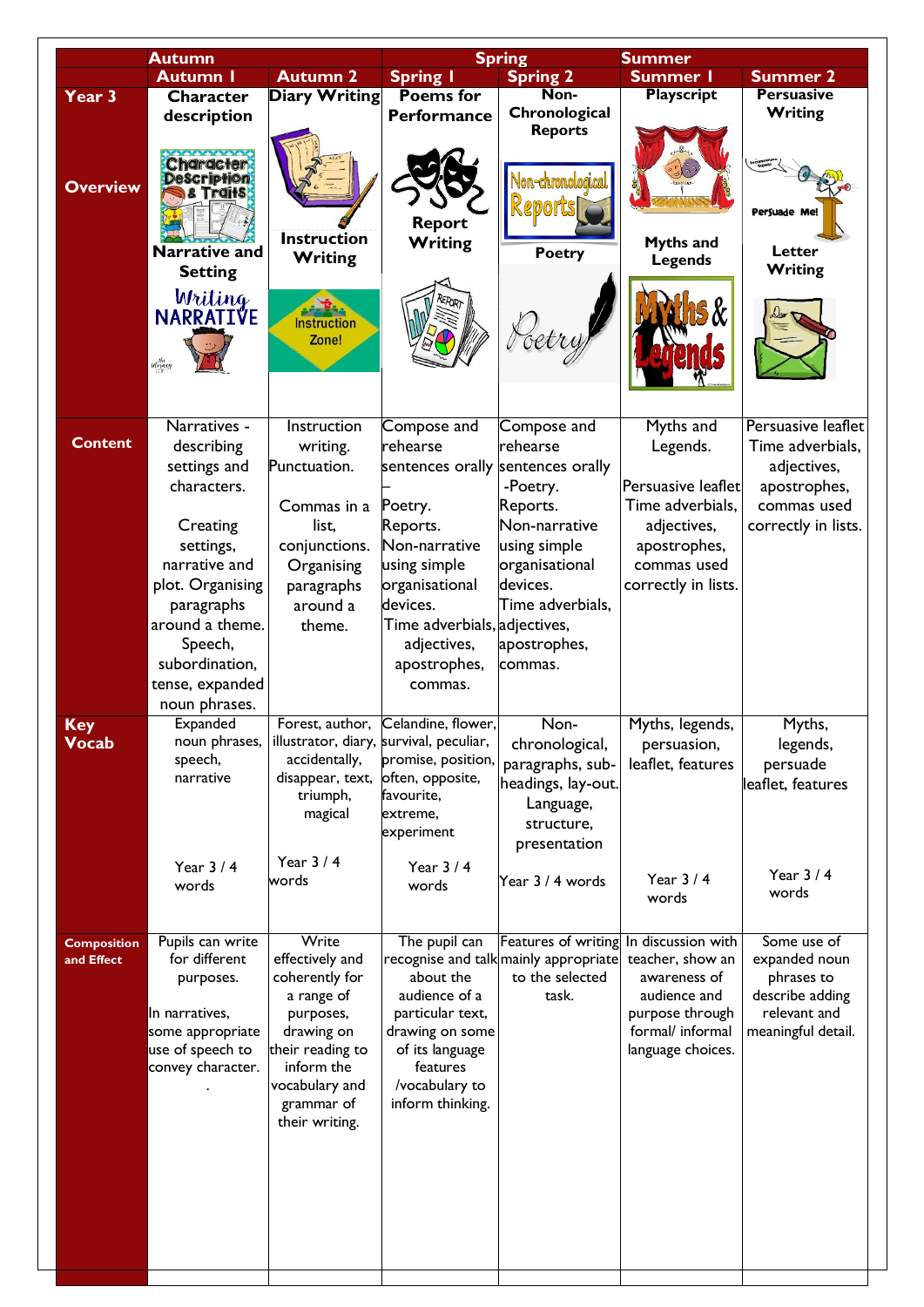| <b>Organisation</b><br>of text.       | Some use of<br>simple adverbials<br>and pronouns to<br>link sentences,<br>sections or<br>paragraphs.                                                                                                   | Some use of<br>simple adverbials<br>and pronouns to<br>link sentences,<br>sections or<br>paragraphs.                                        | Some use of<br>simple adverbials<br>and pronouns to<br>link sentences,<br>sections or<br>paragraphs.                                                                                            | Some use of<br>simple<br>adverbials and<br>pronouns to linklink sentences,<br>sentences,<br>sections or<br>paragraphs.                                                | Some use of<br>simple adverbials<br>and pronouns to<br>sections or<br>paragraphs.                                                                                     | Some use of simple<br>adverbials and<br>pronouns to link<br>sentences, sections<br>or paragraphs.                                                                            |
|---------------------------------------|--------------------------------------------------------------------------------------------------------------------------------------------------------------------------------------------------------|---------------------------------------------------------------------------------------------------------------------------------------------|-------------------------------------------------------------------------------------------------------------------------------------------------------------------------------------------------|-----------------------------------------------------------------------------------------------------------------------------------------------------------------------|-----------------------------------------------------------------------------------------------------------------------------------------------------------------------|------------------------------------------------------------------------------------------------------------------------------------------------------------------------------|
| <b>Sentence</b><br><b>Structure</b>   | Some use of<br>subordinating and<br>co-ordinating<br>conjunctions to<br>join sentences<br>with more than<br>one clause (eg and, with more than<br>but, so, or,<br>because, when, if) and, but, so, or, | Some use of<br>subordinating<br>and co-<br>ordinating<br>conjunctions to<br>join sentences<br>one clause (eg<br>because, when,<br>if)       | Some use of<br>subordinating and<br>co-ordinating<br>conjunctions to<br>join sentences<br>with more than<br>one clause (eg<br>and, but, so, or,<br>because, when, if)                           | Some use of<br>subordinating and<br>co-ordinating<br>conjunctions to<br>join sentences with<br>more than one<br>clause (eg and, but,<br>so, or, because,<br>when, if) | Some use of<br>subordinating and<br>co-ordinating<br>conjunctions to<br>join sentences<br>with more than<br>one clause (eg and,<br>but, so, or,<br>because, when, if) | Some use of<br>subordinating<br>and co-<br>ordinating<br>conjunctions to<br>join sentences<br>with more than<br>one clause (eg<br>and, but, so, or,<br>because, when,<br>if) |
| <b>Tense and</b><br><b>Verb Forms</b> | Tense choice<br>mostly consistent<br>and grammatically<br>accurate including<br>use of present<br>perfect tense<br>where<br>appropriate.                                                               | Tense choice<br>mostly<br>consistent and<br>grammatically<br>accurate<br>including use of<br>present perfect<br>tense where<br>appropriate. | Tense choice<br>mostly consistent mostly consistent<br>and grammatically and grammatically<br>accurate including accurate including<br>use of present<br>perfect tense<br>where<br>appropriate. | Tense choice<br>use of present<br>perfect tense<br>where appropriate.                                                                                                 | Tense choice<br>mostly consistent<br>and grammatically<br>accurate including<br>use of present<br>perfect tense<br>where<br>appropriate.                              | Tense choice<br>mostly<br>consistent and<br>grammatically<br>accurate<br>including use of<br>present perfect<br>tense where<br>appropriate.                                  |
| <b>Punctuation</b>                    | Capital letters and<br>full stops<br>consistently used<br>accurately.                                                                                                                                  | Use the range<br>of punctuation<br>taught,<br>correctly.                                                                                    | Some correct use<br>of inverted<br>commas                                                                                                                                                       | Commas<br>used<br>correctly in<br>lists                                                                                                                               | Apostrophes for<br>singular possession<br>used mostly<br>correctly                                                                                                    | Apostrophes for<br>singular<br>possession used<br>mostly correctly                                                                                                           |
| <b>Handwriting</b>                    | Letters are<br>consistent in size<br>and proportion<br>with both letters<br>and words evenly<br>spaced.                                                                                                | Letters are<br>joined using<br>diagonal and<br>horizontal<br>strokes where<br>appropriate                                                   | Letters are<br>consistent in size<br>and proportion<br>with both letters<br>and words evenly<br>spaced.                                                                                         | Letters are joined<br>using diagonal and<br>horizontal strokes<br>where appropriate                                                                                   | Letters are<br>consistent in size<br>and proportion<br>with both letters<br>and words evenly<br>spaced.                                                               | Letters are<br>consistent in size<br>and proportion<br>with both letters<br>and words<br>evenly spaced.                                                                      |
| Re- draft<br>Re-edit                  | Propose changes<br>to grammar and<br>vocabulary to<br>improve<br>consistency,<br>including the<br>accurate use of<br>pronouns in<br>sentences                                                          | Proofread for<br>spelling and<br>punctuation<br>errors                                                                                      | Propose changes<br>to grammar and<br>vocabulary to<br>improve<br>consistency,<br>including the<br>accurate use of<br>pronouns in<br>sentences                                                   | Proofread for<br>spelling and<br>punctuation errors                                                                                                                   | Propose changes<br>to grammar and<br>vocabulary to<br>improve<br>consistency,<br>including the<br>accurate use of<br>pronouns in<br>sentences                         | Proofread for<br>spelling and<br>punctuation errors                                                                                                                          |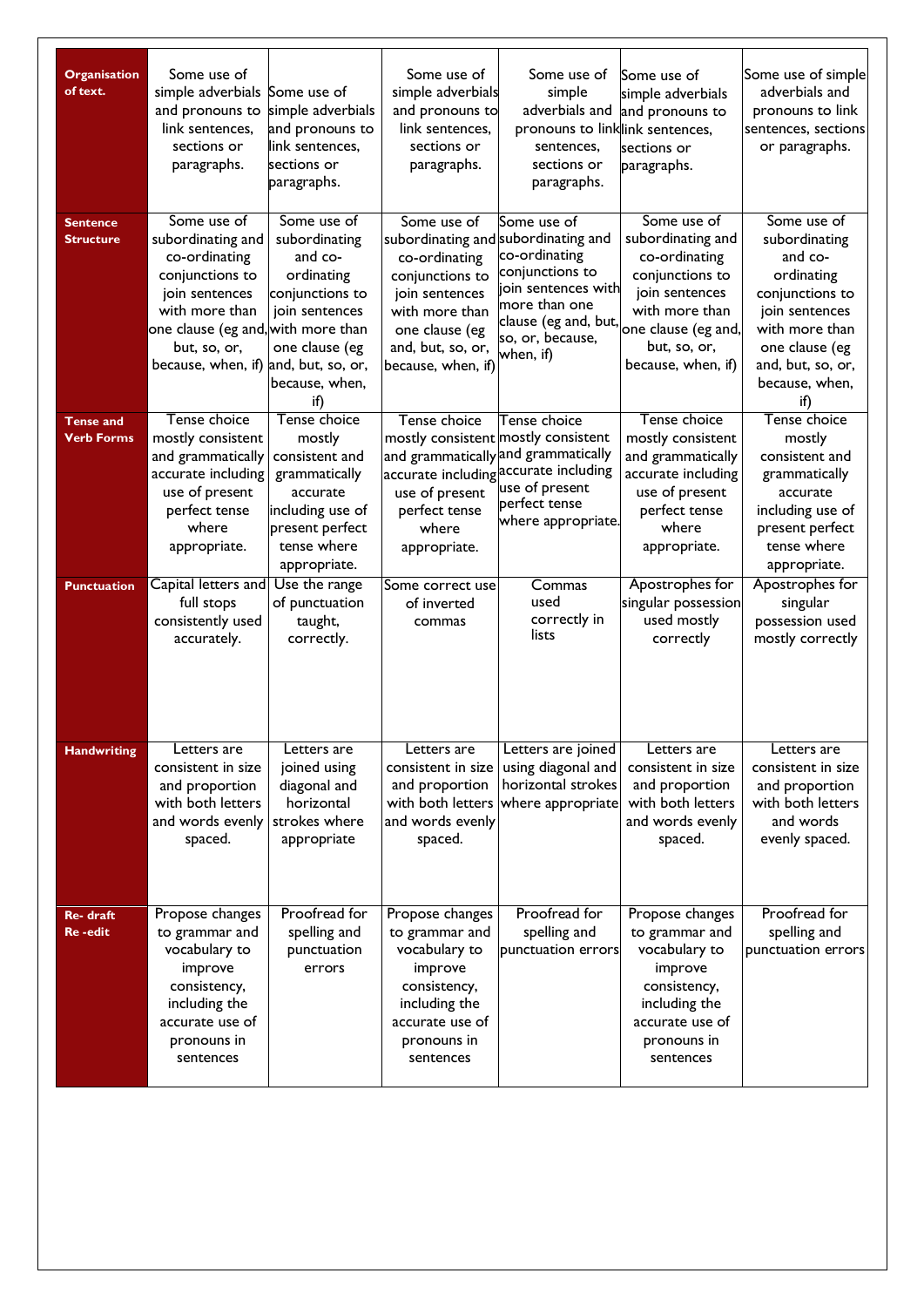|                            | <b>Autumn</b>                                                                                                           |                                                                                                                                                                                                                          | <b>Spring</b>                                                                                                                                                                       |                                                                                                                                                                              | <b>Summe</b>                                                                                              |                                                                                                                                                               |
|----------------------------|-------------------------------------------------------------------------------------------------------------------------|--------------------------------------------------------------------------------------------------------------------------------------------------------------------------------------------------------------------------|-------------------------------------------------------------------------------------------------------------------------------------------------------------------------------------|------------------------------------------------------------------------------------------------------------------------------------------------------------------------------|-----------------------------------------------------------------------------------------------------------|---------------------------------------------------------------------------------------------------------------------------------------------------------------|
|                            | <b>Autumn I</b>                                                                                                         | <b>Autumn 2</b>                                                                                                                                                                                                          | <b>Spring I</b>                                                                                                                                                                     | <b>Spring 2</b>                                                                                                                                                              | <b>Summer I</b>                                                                                           | <b>Summer 2</b>                                                                                                                                               |
| Year 4                     | <b>Instruction</b><br>Writing<br><b>Instruction</b><br>Zone!<br><b>Persuasive</b>                                       | <b>Narrative and</b><br><b>Setting</b><br>Writing<br>NARRATIVE<br>utracy                                                                                                                                                 | <b>Myths and</b><br><b>Legends</b><br>Character                                                                                                                                     | Non-<br>Chronological<br><b>Reports</b><br>Non-chronologica<br>Reports<br><b>Explanation</b>                                                                                 | <b>Recount</b><br>Writing<br><b>BOONT</b><br>What?<br><b>VRITING</b><br>Where?<br>How?<br>When:<br>Letter | <b>Playscript</b><br><b>Newspaper</b><br>reports                                                                                                              |
|                            | <b>Writing</b><br>summer (d)<br>Persuade Me!                                                                            | <b>Poetry</b>                                                                                                                                                                                                            | description<br><b>Character</b><br><b>Description</b><br>Traits                                                                                                                     | <b>Writing</b><br><b>Explanation</b><br>Whitthe<br>$-00$<br>Explanation texts tell us<br>how or why something happen<br>They describe a process and they also give reasons.  | <b>Writing</b>                                                                                            | Daily Times<br>NEWS<br>FLASH!                                                                                                                                 |
| <b>Content Write an</b>    | Instruction on<br>how to embalm a<br>body.<br>Write a travel<br>brochure of the<br>pyramids<br>(persuasive<br>writing). | To construct a<br>setting description<br>in a narrative.<br>Write a poem<br>about the river<br><b>Nile</b><br>To construct a<br>setting description<br>in a narrative.<br>Write a poem<br>about the river<br><b>Nile</b> | Myths and<br>Legends retell a<br>famous Geek<br>Myth.<br>Character<br>description to<br>design own Greek<br>god.                                                                    | Non<br>Chronological<br>report research<br>plan, write and<br>publish a report<br>on ancient Greek a Roman soldier.<br>life.<br>Explanation on<br>how a food chain<br>works. | Recount of the<br>eruption of Mount Write a playscript<br>Vesuvius.<br>Letter home from year boy.         | Playscript<br>about an exciting<br>scene in the 1000-<br>Newsletter<br>Write a newspaper<br>article about the<br>fire that burned<br>down the Oak<br>Cottage. |
| <b>Key</b><br><b>Vocab</b> | Instruction,<br>embalm.<br>persuade, travel,<br><b>Brochure</b><br>Year 3/4<br>words                                    | Description,<br>Narrative,<br>poetry, setting.<br>Year 3/4<br>words                                                                                                                                                      | Myths and<br>Legends, Greek,<br>description,<br>design<br>Year 3/4<br>words                                                                                                         | <b>Non</b><br>chronological,<br>report,<br>research,<br>publish.<br>ancient,<br>explanation<br>Year 3 / 4 words                                                              | Recount, letter,<br>Roman<br>Year 3 / 4 words                                                             | Playscript,<br>newsletter,<br>article,<br>Year 3 / 4 words                                                                                                    |
| <b>Effect</b>              | Pupils can write<br>effectively for a<br>range of purposes.                                                             | In narratives,<br>describe settings<br>and characters                                                                                                                                                                    | . The pupil can<br>write effectively<br>for a range of<br>purposes and<br>audiences,<br>drawing on their<br>reading to inform<br>the vocabulary<br>and grammar of<br>their writing. | Features of<br>text type or<br>genre are<br>appropriate<br>for task e.g.<br>layout, verb<br>form and<br>formality                                                            | Some use of<br>dialogue to convey<br>character                                                            | Use expanded<br>noun phrases,<br>adverbs and<br>adjectives for<br>precision, clarity<br>and impact.                                                           |
| <b>Text</b><br>Hand -      | Use of fronted<br>adverbials and<br>pronoun<br>referencing to link<br>within and<br>between<br>paragraphs               | Use of fronted<br>adverbials and<br>pronoun<br>referencing to<br>link within and<br>between<br>paragraphs                                                                                                                | Use of fronted<br>adverbials and<br>pronoun<br>within and<br>between<br>paragraphs                                                                                                  | Use of fronted<br>adverbials and<br>pronoun<br>referencing to link <sup>referencing</sup> to link<br>within and<br>between<br>paragraphs                                     | Use of fronted<br>adverbials and<br>pronoun<br>referencing to link<br>within and<br>between<br>paragraphs | Use of fronted<br>adverbials and<br>pronoun<br>referencing to<br>link within and<br>between<br>paragraphs                                                     |
| writing                    |                                                                                                                         |                                                                                                                                                                                                                          |                                                                                                                                                                                     |                                                                                                                                                                              |                                                                                                           |                                                                                                                                                               |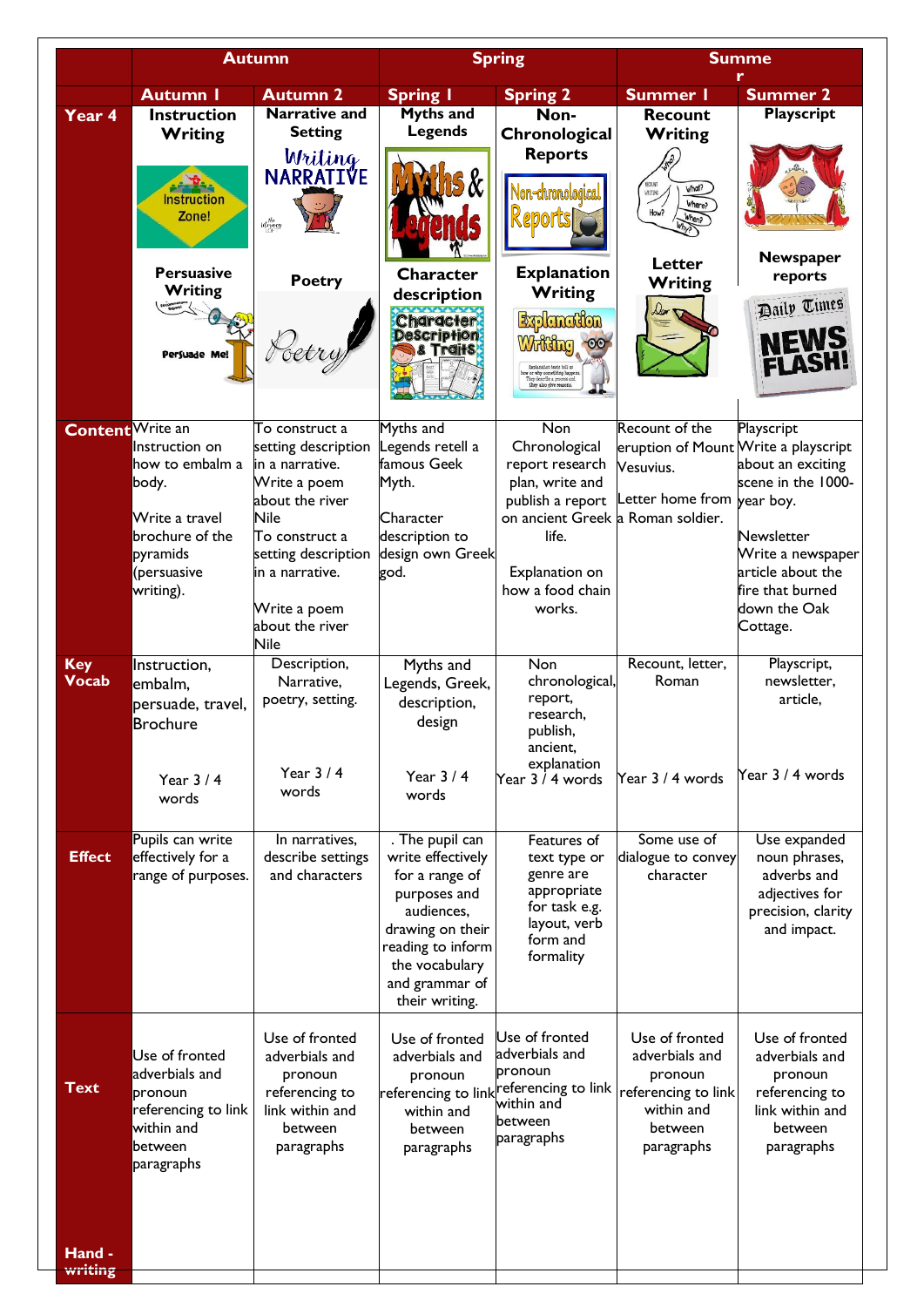|                     | Letters are joined<br>using diagonal and<br>horizontal strokes<br>where appropriate                                                                                                       | Letters are joined<br>using diagonal<br>and horizontal<br>strokes where<br>appropriate                                                  | Letters are joined Letters are joined<br>where<br>appropriate                                                                                            | using diagonal and using diagonal and<br>horizontal strokes horizontal strokes<br>where appropriate                                          | Letters are joined Letters are joined<br>using diagonal and using diagonal and<br>horizontal strokes horizontal strokes<br>where appropriate where | appropriate                                                                                                                             |
|---------------------|-------------------------------------------------------------------------------------------------------------------------------------------------------------------------------------------|-----------------------------------------------------------------------------------------------------------------------------------------|----------------------------------------------------------------------------------------------------------------------------------------------------------|----------------------------------------------------------------------------------------------------------------------------------------------|----------------------------------------------------------------------------------------------------------------------------------------------------|-----------------------------------------------------------------------------------------------------------------------------------------|
| <b>Structure</b>    | Variation sentence<br>structure through a<br>range of openings<br>(Fronted<br>adverbials, subject<br>reference and<br>speech)                                                             | Using a range of<br>conjunctions<br>(Subordinating<br>and co-<br>ordinating) to join<br>sentences with<br>more than one<br>clause.      | Variation of<br>sentence structure<br>through a range of<br>openings (Fronted<br>adverbials, subject<br>reference and<br>speech)                         | Using a range<br>of<br>conjunctions<br>(Subordinatin<br>g and co-<br>ordinating) to<br>join<br>sentences<br>with more<br>than one<br>clause. | Variation of<br>sentence structure<br>through a range of<br>openings (Fronted<br>adverbials, subject<br>reference and<br>speech)                   | Using a range of<br>conjunctions<br>(Subordinating<br>and co-<br>ordinating) to join<br>sentences with<br>more than one<br>clause.      |
| <b>Tense</b>        | Using different<br>verb forms which<br>are mostly<br>accurate (present<br>and past<br>progressive,<br>present perfect<br>and ing verbs)                                                   | Using different<br>verb forms which<br>are mostly<br>accurate (present<br>and past<br>progressive,<br>present perfect<br>and ing verbs) | Using different<br>verb forms which verb forms which<br>are mostly<br>accurate (present<br>and past<br>progressive,<br>present perfect<br>and ing verbs) | Using different<br>are mostly<br>accurate (present<br>and past<br>progressive,<br>present perfect<br>and ing verbs)                          | Using different<br>verb forms which<br>are mostly<br>accurate (present<br>and past<br>progressive,<br>present perfect<br>and ing verbs)            | Using different<br>verb forms<br>which are<br>mostly accurate<br>(present and<br>past progressive,<br>present perfect<br>and ing verbs) |
|                     | Puntuate Capital letters, full Use the range of<br>stops, question<br>marks and<br>exclamation marks<br>consistently used<br>accurately.<br>(Correct sentence<br>boundary<br>demarcation) | punctuation<br>taught, correctly.                                                                                                       | Inverted commas<br>used mainly<br>correctly                                                                                                              | Commas used to<br>mark fronted<br>adverbials - mainly<br>correctly                                                                           | Apostrophes for<br>singular and plural<br>possession used<br>mainly correctly                                                                      | Apostrophes for<br>singular and<br>plural possession<br>used mainly<br>correctly                                                        |
| Re-edit<br>Re-draft | Propose changes<br>to grammar and<br>vocabulary to<br>improve<br>consistency,<br>including the<br>accurate use of<br>pronouns in<br>sentences                                             | Proofread for<br>spelling and<br>punctuation errors                                                                                     | Propose changes<br>to grammar and<br>vocabulary to<br>improve<br>consistency,<br>including the<br>accurate use of<br>pronouns in<br>sentences            | Proofread for<br>spelling and<br>punctuation errors                                                                                          | Propose changes<br>to grammar and<br>vocabulary to<br>improve<br>consistency,<br>including the<br>accurate use of<br>pronouns in<br>sentences      | Proofread for<br>spelling and<br>punctuation errors                                                                                     |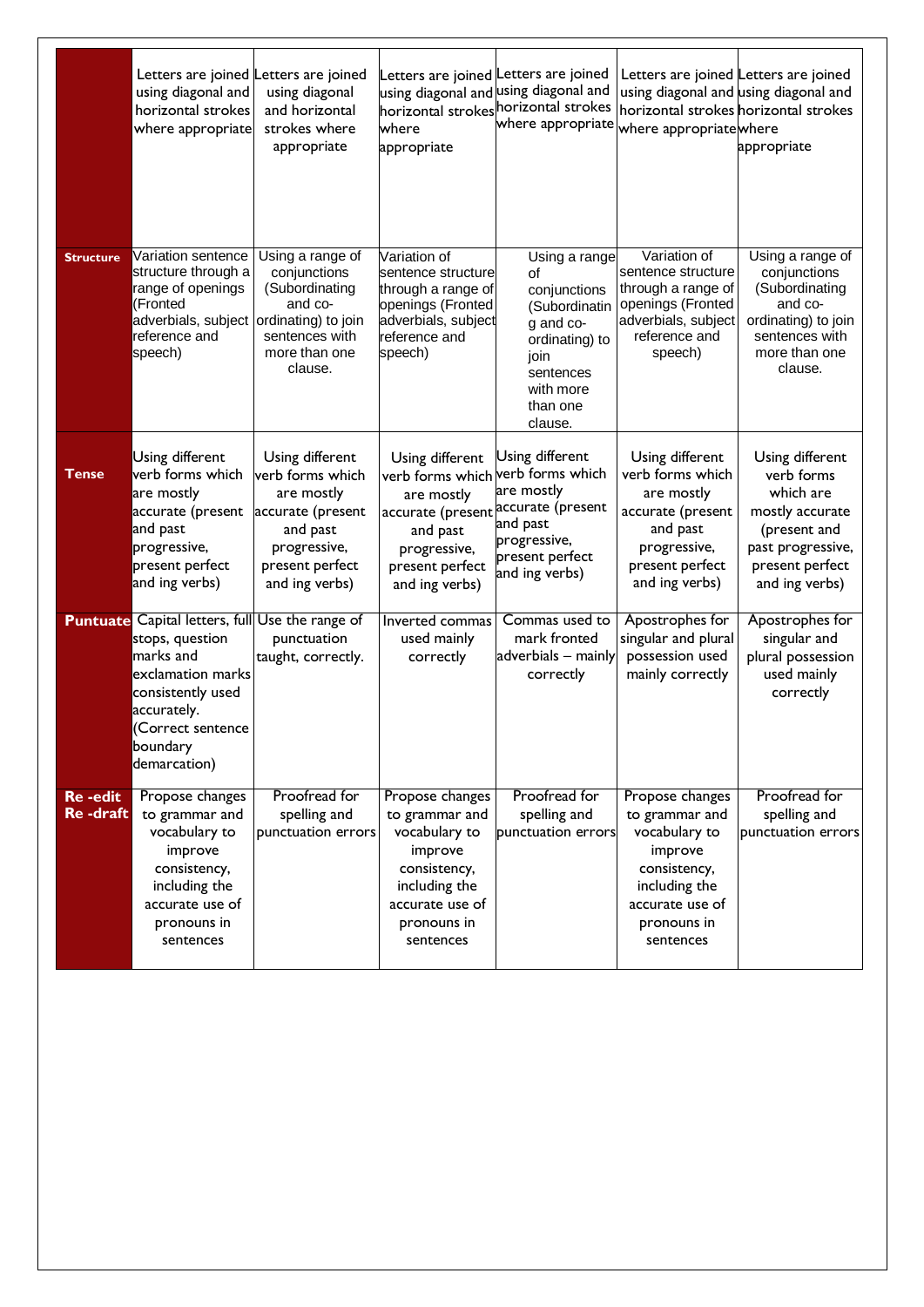|                |                                 | <b>Autumn</b>                         | <b>Spring</b>                       |                                                           | <b>Summe</b>                        |                    |
|----------------|---------------------------------|---------------------------------------|-------------------------------------|-----------------------------------------------------------|-------------------------------------|--------------------|
|                | <b>Autumn I</b>                 | <b>Autumn 2</b>                       | <b>Spring I</b>                     | <b>Spring 2</b>                                           | <b>Summer I</b>                     | Summer 2           |
| Year 5         | <b>Narrative</b>                | <b>Newspaper</b>                      | Non-                                | <b>Diary</b>                                              | <b>Recount</b>                      | <b>Poetry</b>      |
|                | <b>Writing</b>                  | <b>Reports</b>                        | Chronological                       | <b>Writing</b>                                            | <b>Writing</b>                      |                    |
|                |                                 |                                       | <b>Reports</b>                      |                                                           |                                     |                    |
|                | Writing<br>NARRATIVE            |                                       |                                     |                                                           |                                     |                    |
|                |                                 | Daily Times                           | Jon-chronologica                    |                                                           |                                     |                    |
|                |                                 |                                       | Reports                             |                                                           | BECONNET<br>What?<br><b>VRITING</b> |                    |
|                | utracy                          | NEWS<br>FLASH!                        |                                     |                                                           | Where?<br>How?                      |                    |
|                |                                 |                                       |                                     |                                                           |                                     | <b>Adventure</b>   |
|                | <b>Persuasive</b>               |                                       |                                     |                                                           | Letter                              | Writing            |
|                | <b>Writing</b>                  | <b>Report</b>                         | <b>Setting</b>                      | <b>Explanation</b>                                        | <b>Writing</b>                      |                    |
|                |                                 | Writing                               | description                         | <b>Writing</b>                                            |                                     |                    |
|                |                                 |                                       | Setting of a Story                  |                                                           |                                     |                    |
|                | Persuade Me!                    |                                       | e direkto                           | <b>Explemedion</b>                                        |                                     |                    |
|                |                                 |                                       | where and when<br>a story takes     | Whitema<br>$\bullet$                                      |                                     |                    |
|                |                                 |                                       | piace.                              | Explanation texts tell us<br>how or why something happens |                                     |                    |
|                |                                 |                                       |                                     | They describe a process and they also give reasons.       |                                     |                    |
|                |                                 |                                       |                                     |                                                           |                                     |                    |
| <b>Content</b> |                                 |                                       | Write a non-                        | Write a diary                                             | Describe                            | Write an           |
|                | Write a narrative               | Write formally                        | chronological                       | entry from a                                              | Victorian                           | alternative ending |
|                | from a survivor's               | using reported and report on daily    |                                     | resident of                                               | London                              | to a narrative     |
|                | point of view                   | direct speech to                      | life in Pompeii                     | Pompeii showing                                           |                                     |                    |
|                | Use correct                     | create a newspaper                    |                                     | chronology of                                             |                                     | Write a poem       |
|                | features of<br>persuasion and a | report                                | Write a scene                       | disaster                                                  | Write a letter of                   | linked to a        |
|                | etter to convince               |                                       | description of                      |                                                           | complaint                           | local miner        |
|                | Hygelec to send                 |                                       | before the eventExplanation of a    |                                                           |                                     |                    |
|                | Beowulf to help                 |                                       |                                     | volcano – links                                           |                                     |                    |
|                |                                 |                                       | Write a scene                       | to Geography                                              |                                     |                    |
|                |                                 |                                       | description of                      |                                                           |                                     |                    |
|                |                                 |                                       | after the event                     |                                                           |                                     |                    |
|                |                                 |                                       |                                     |                                                           |                                     |                    |
|                |                                 |                                       |                                     |                                                           |                                     |                    |
|                |                                 |                                       |                                     |                                                           |                                     |                    |
|                |                                 |                                       |                                     |                                                           |                                     |                    |
| <b>Key</b>     |                                 | Vocabulary related Vocabulary related | Vocabulary linked Vocabulary linked |                                                           | Vocabulary linked                   | Vocabulary         |
| <b>Vocab</b>   | to Beowulf                      | to Beowulf                            | to text and period to genre         |                                                           | to text and period                  | linked to genre    |
|                |                                 |                                       | in history                          |                                                           | in history                          |                    |
|                | Year 5/6 spelling               | Year 5/6 spelling                     |                                     |                                                           |                                     |                    |
|                | list.                           | llist                                 |                                     |                                                           |                                     |                    |
|                |                                 | Vocabulary related Vocabulary related |                                     |                                                           |                                     |                    |
|                | specific to its                 | specific to its genre                 |                                     |                                                           |                                     |                    |
|                | genre including its<br>features | including its<br>features             |                                     |                                                           |                                     |                    |
|                |                                 |                                       |                                     |                                                           |                                     |                    |
| <b>Effect</b>  | In narratives.                  | Some evidence of                      | Distinguish                         | Some use of                                               | <b>Writing shows</b>                | Integrate          |
|                | describe settings,              | selecting                             | between the                         | adverbs,                                                  | some awareness                      | dialogue in        |
|                | characters and                  | vocabulary and                        | language of                         | preposition                                               | of levels of                        | narratives to      |
|                | atmosphere                      | grammatical                           | speech and                          | phrases and<br>expanded                                   | formality although                  | convey             |
|                |                                 | structures that<br>reflect what the   | writing and                         | noun phrases                                              | this may not be                     | character and/or   |
|                |                                 | writing requires                      | sometimes<br>choose the             | effectively to                                            | well managed                        | advance action     |
|                |                                 |                                       | appropriate                         | add detail,                                               |                                     |                    |
|                |                                 |                                       | register.                           | qualification                                             |                                     |                    |
|                |                                 |                                       |                                     | and precision                                             |                                     |                    |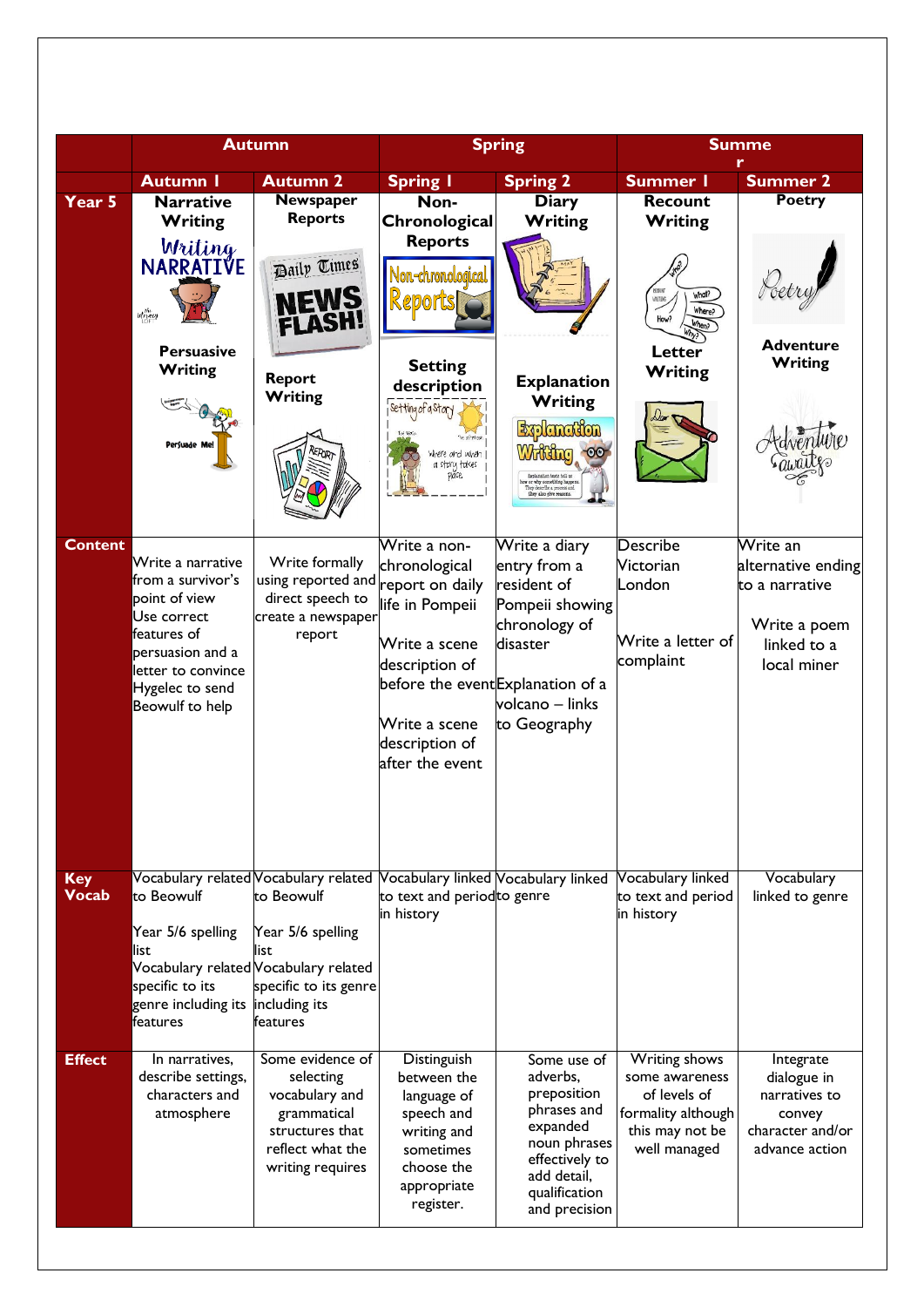|                  | Using some                                | Using some                                              | Using some                                | Using some                       | Using some                                | Using some                |
|------------------|-------------------------------------------|---------------------------------------------------------|-------------------------------------------|----------------------------------|-------------------------------------------|---------------------------|
| <b>Text</b>      | cohesive devices,                         | cohesive devices,                                       | cohesive devices,                         | cohesive                         | cohesive devices,                         | cohesive                  |
|                  | including use of                          | including use of                                        | including use of                          | devices,                         | including use of                          | devices,                  |
|                  | adverbials (time,                         | adverbials (time,                                       | adverbials (time,                         | including use<br>of adverbials   | adverbials (time,                         | including use of          |
|                  |                                           | place and number), place and number),                   | place and                                 | (time, place                     | place and                                 | adverbials (time,         |
|                  | within and across                         | within and across                                       | number), within                           | and number),                     | number), within                           | place and                 |
|                  | sentences and                             | sentences and                                           | and across                                | within and                       | and across                                | number), within           |
|                  | paragraphs                                | paragraphs                                              | sentences and                             | across                           | sentences and                             | and across                |
|                  |                                           |                                                         | paragraphs                                | sentences and                    | paragraphs                                | sentences and             |
|                  |                                           |                                                         |                                           | paragraphs                       |                                           | paragraphs                |
| <b>Structure</b> | Use of complex                            | Using a wider                                           | Use of complex                            | Using a wider                    | Use of complex                            | Using a wider             |
|                  | structures                                | range of                                                | structures                                | range of<br>conjunctions         | structures                                | range of                  |
|                  | including the use<br>of relative clauses. | conjunctions<br>(Subordinating and of relative clauses. | including the use                         | (Subordinating and               | including the use<br>of relative clauses. | conjunctions              |
|                  | Sentence                                  | co-ordinating) to                                       | Sentence                                  | co-ordinating) to                | Sentence                                  | (Subordinating<br>and co- |
|                  | structures are                            | join sentences with                                     | structures are                            | join sentences                   | structures are                            | ordinating) to            |
|                  | varied throughout                         | more than one                                           | varied throughout                         | with more than                   | varied throughout                         | join sentences            |
|                  | text.                                     | clause                                                  | text.                                     | lone clause                      | text.                                     | with more than            |
|                  |                                           |                                                         |                                           |                                  |                                           | one clause                |
|                  |                                           |                                                         |                                           |                                  |                                           |                           |
| <b>Tense</b>     | Verb forms used                           | Verb forms used                                         | Verb forms used                           | Verb forms used                  | Verb forms used                           | Verb forms used           |
| form             | accurately and                            | accurately and                                          | accurately and                            | accurately and                   | accurately and                            | accurately and            |
|                  | appropriate tense                         | appropriate tense                                       | appropriate tense appropriate tense       |                                  | appropriate tense                         | appropriate               |
|                  | choice maintained                         | choice maintained                                       | choice maintained choice maintained       |                                  | choice maintained                         | tense choice              |
|                  | including use of                          | including use of                                        | including use of                          | including use of<br>modal verbs. | including use of                          | maintained                |
|                  | modal verbs.                              | modal verbs.                                            | modal verbs.                              |                                  | modal verbs.                              | including use of          |
|                  |                                           |                                                         |                                           |                                  |                                           | modal verbs.              |
|                  |                                           |                                                         |                                           |                                  |                                           |                           |
|                  |                                           |                                                         |                                           |                                  |                                           |                           |
| <b>Punct-</b>    |                                           |                                                         |                                           |                                  |                                           |                           |
| uation           | Use the full range                        | Use the full range                                      | Inverted commas Some correct use          |                                  | Commas (clarify                           | Commas (clarify           |
|                  | of punctuation                            | of punctuation                                          | used mostly                               | of punctuation for               | meaning and                               | meaning and               |
|                  | taught in lower                           | taught in lower Key                                     | correctly                                 | parenthesis.                     | marking phrases                           | marking phrases           |
|                  | Key Stage 2 mostly                        | Stage 2 mostly                                          |                                           |                                  | and clauses)                              | and clauses)              |
|                  | correctly                                 | correctly                                               |                                           |                                  |                                           |                           |
|                  |                                           |                                                         |                                           |                                  |                                           |                           |
|                  |                                           |                                                         |                                           |                                  |                                           |                           |
|                  |                                           |                                                         |                                           |                                  |                                           |                           |
| Hand-            | Maintain legibility,                      | Maintain legibility,                                    | Maintain legibility, Maintain legibility, |                                  | Maintain legibility,                      | Maintain                  |
| writing          | fluency and speed                         | fluency and speed fluency and speed fluency and speed   |                                           |                                  | fluency and speed                         | legibility, fluency       |
|                  | in handwriting                            | in handwriting                                          | in handwriting                            | in handwriting                   | in handwriting                            | and speed in              |
|                  | through choosing                          | through choosing                                        | through choosing through choosing         |                                  | through choosing                          | handwriting               |
|                  | whether or not to                         | whether or not to whether or not to whether or not to   |                                           |                                  | whether or not to                         | through                   |
|                  | join specific                             | join specific letters.                                  | join specific                             | join specific                    | join specific                             | choosing                  |
|                  | letters.                                  |                                                         | letters.                                  | letters.                         | letters.                                  | whether or not            |
|                  |                                           |                                                         |                                           |                                  |                                           | to join specific          |
|                  |                                           |                                                         |                                           |                                  |                                           | letters.                  |
|                  |                                           |                                                         |                                           |                                  |                                           |                           |
| Re-edit /        | Propose changes                           | Proofread for                                           | Propose changes                           | Proofread for                    | Propose changes                           | Proofread for             |
| <b>Re-draft</b>  | to vocabulary,                            | spelling and                                            | to vocabulary,                            | spelling and                     | to vocabulary,                            | spelling and              |
|                  | grammar and                               | punctuation errors                                      | grammar and                               | punctuation<br>errors.           | grammar and                               | punctuation               |
|                  | punctuation to                            |                                                         | punctuation to                            |                                  | punctuation to                            | errors.                   |
|                  | enhance effects                           |                                                         | enhance effects                           |                                  | enhance effects<br>and clarify meaning    |                           |
|                  | and clarify meaning.                      |                                                         | and clarify                               |                                  |                                           |                           |
|                  |                                           |                                                         | meaning                                   |                                  |                                           |                           |
|                  |                                           |                                                         |                                           |                                  |                                           |                           |
|                  |                                           |                                                         |                                           |                                  |                                           |                           |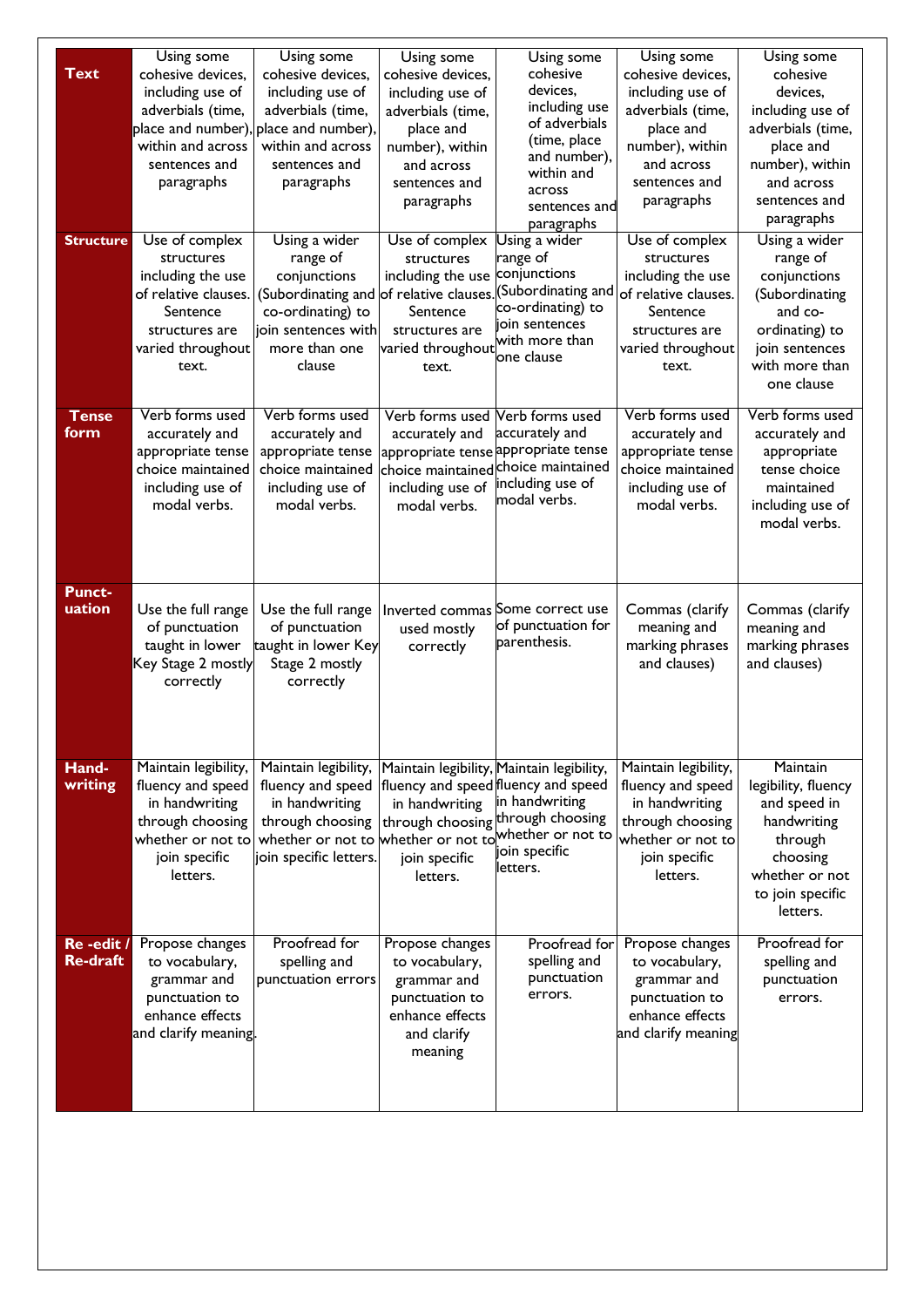|                            | <b>Autumn</b>                                                                                                                                                                                                                            |                                                                                                                                                                                                                                                                                                         | <b>Spring</b>                                                                                                                                              |                                                                                                                                                                                               | <b>Summe</b>                                                                                                                                                                                                                                                             |                                                                                                                                                                          |
|----------------------------|------------------------------------------------------------------------------------------------------------------------------------------------------------------------------------------------------------------------------------------|---------------------------------------------------------------------------------------------------------------------------------------------------------------------------------------------------------------------------------------------------------------------------------------------------------|------------------------------------------------------------------------------------------------------------------------------------------------------------|-----------------------------------------------------------------------------------------------------------------------------------------------------------------------------------------------|--------------------------------------------------------------------------------------------------------------------------------------------------------------------------------------------------------------------------------------------------------------------------|--------------------------------------------------------------------------------------------------------------------------------------------------------------------------|
|                            | <b>Autumn I</b>                                                                                                                                                                                                                          | <b>Autumn 2</b>                                                                                                                                                                                                                                                                                         | <b>Spring I</b>                                                                                                                                            | <b>Spring 2</b>                                                                                                                                                                               | <b>Summer I</b>                                                                                                                                                                                                                                                          | <b>Summer 2</b>                                                                                                                                                          |
| Year 6                     | <b>Diary</b><br><b>Writing</b>                                                                                                                                                                                                           | <b>Narrative</b><br><b>Writing</b>                                                                                                                                                                                                                                                                      | Newspaper<br><b>Reports</b>                                                                                                                                | <b>Persuasive</b><br><b>Writing</b>                                                                                                                                                           | Character<br><b>Description</b>                                                                                                                                                                                                                                          | <b>Narrative</b><br>Writing.                                                                                                                                             |
|                            |                                                                                                                                                                                                                                          | Writing<br>NARRATIVE<br>utracy<br>Lor                                                                                                                                                                                                                                                                   | Daily Times<br>NEWS<br>FLASH!                                                                                                                              | Persuade Me!                                                                                                                                                                                  | :haracter<br><b>Description</b><br><b>Traits</b>                                                                                                                                                                                                                         | Writing<br>NARRATIVE<br>uterney                                                                                                                                          |
|                            | Non-<br>Chronological<br><b>Report</b><br>Non-chronologica<br>Kepor                                                                                                                                                                      | <b>Biography</b><br>A Bio-<br>graphy<br>PERSON'S life                                                                                                                                                                                                                                                   | <b>Descriptive</b><br><b>Writing</b>                                                                                                                       | <b>Persuasive</b><br><b>Writing</b><br>Persuade Me!                                                                                                                                           | <b>Review</b><br>Writing                                                                                                                                                                                                                                                 | <b>Advertisement</b><br>Writing<br><b>Adisem</b><br>How did we ever<br>survive without                                                                                   |
| <b>Content</b>             | Diary entry from<br>the point of the<br>main character.                                                                                                                                                                                  | Produce Ist<br>person narrative<br>from the point of                                                                                                                                                                                                                                                    | Create/publish a<br>newspaper report letter.<br>on the plane                                                                                               |                                                                                                                                                                                               | Write a persuasive Create a character Create a narrative<br>description (with<br>some inclusion of                                                                                                                                                                       | description (with<br>some inclusion of                                                                                                                                   |
|                            | Report linked to<br>W.W II                                                                                                                                                                                                               | an evacuee,<br>accurately<br>conveying<br>thoughts and<br>feelings.                                                                                                                                                                                                                                     | crash<br>Description of<br>above events                                                                                                                    | Write to a<br>company to<br>discourage<br>deforestation                                                                                                                                       | action)<br>Write a review<br>based on the<br><b>Ancient Greeks</b>                                                                                                                                                                                                       | action)<br>Write an<br>advertisement to<br>promote a Mythical<br>creature                                                                                                |
| <b>Key</b><br><b>Vocab</b> | Vocab linked to<br>History;<br>spell correctly<br>most words from<br>the year $3 /$ year 4<br>spelling list, and<br>some words from<br>the year 5 / year 6<br>spelling list                                                              | Vocab linked to<br>History;<br>spell correctly<br>most words from<br>the year 3 / year 4<br>spelling list, and<br>some words from<br>the year $5/$ year 6<br>spelling list                                                                                                                              | Vocab linked to<br>Exploration;<br>spell correctly<br>most words from<br>the year 3 / year<br>4 spelling list, and<br>the year 5 / year<br>6 spelling list | Vocab linked to<br>Exploration;<br>spell correctly<br>most words from<br>the year 3 / year 4<br>spelling list, and<br>some words from some words from<br>the year 5 / year 6<br>spelling list | Vocab linked to<br>Myths and<br>Legends;<br>spell correctly<br>most words from<br>the year 3 / year 4<br>spelling list, and<br>some words from<br>the year $5/$ year 6                                                                                                   | Vocab linked to<br>Myths and<br>Legends;<br>spell correctly<br>most words from<br>the year $3 /$ year 4<br>spelling list, and<br>some words from<br>the year $5/$ year 6 |
| <b>Effect</b>              | The pupil can                                                                                                                                                                                                                            | Select vocabulary                                                                                                                                                                                                                                                                                       | Distinguish                                                                                                                                                | Exercise an                                                                                                                                                                                   | spelling list<br>The pupil can                                                                                                                                                                                                                                           | spelling list<br>In narratives,                                                                                                                                          |
|                            | write effectively<br>for a range of<br>purposes and<br>audiences selecting<br>language that<br>shows good<br>awareness of the<br>reader (e.g. first<br>person in a diary;<br>direct address in<br>instructions and<br>personal writing.) | and grammatical<br>structures that<br>reflect what the<br>writing requires,<br>doing this mostly<br>appropriately (e.g.<br>using contracted<br>forms in dialogue in<br>narrative; using<br>passive verbs to<br>affect how<br>information is<br>presented; using<br>modal verbs to<br>suggest degrees of | between the<br>language of<br>speech and<br>writing and<br>choose the<br>appropriate<br>register.                                                          | assured and<br>conscious control<br>over levels of<br>formality,<br>particularly<br>through<br>manipulating<br>grammar and<br>vocabulary to<br>achieve this                                   | write effectively<br>for a range of<br>purposes and<br>audiences,<br>selecting the<br>appropriate form<br>and drawing<br>independently on<br>what they have<br>read as models for<br>their own writing<br>(e.g. literary<br>language,<br>characterisation,<br>structure) | describe settings,<br>characters and<br>atmosphere<br>Integrate dialogue<br>in narratives to<br>convey character<br>and advance the<br>action.                           |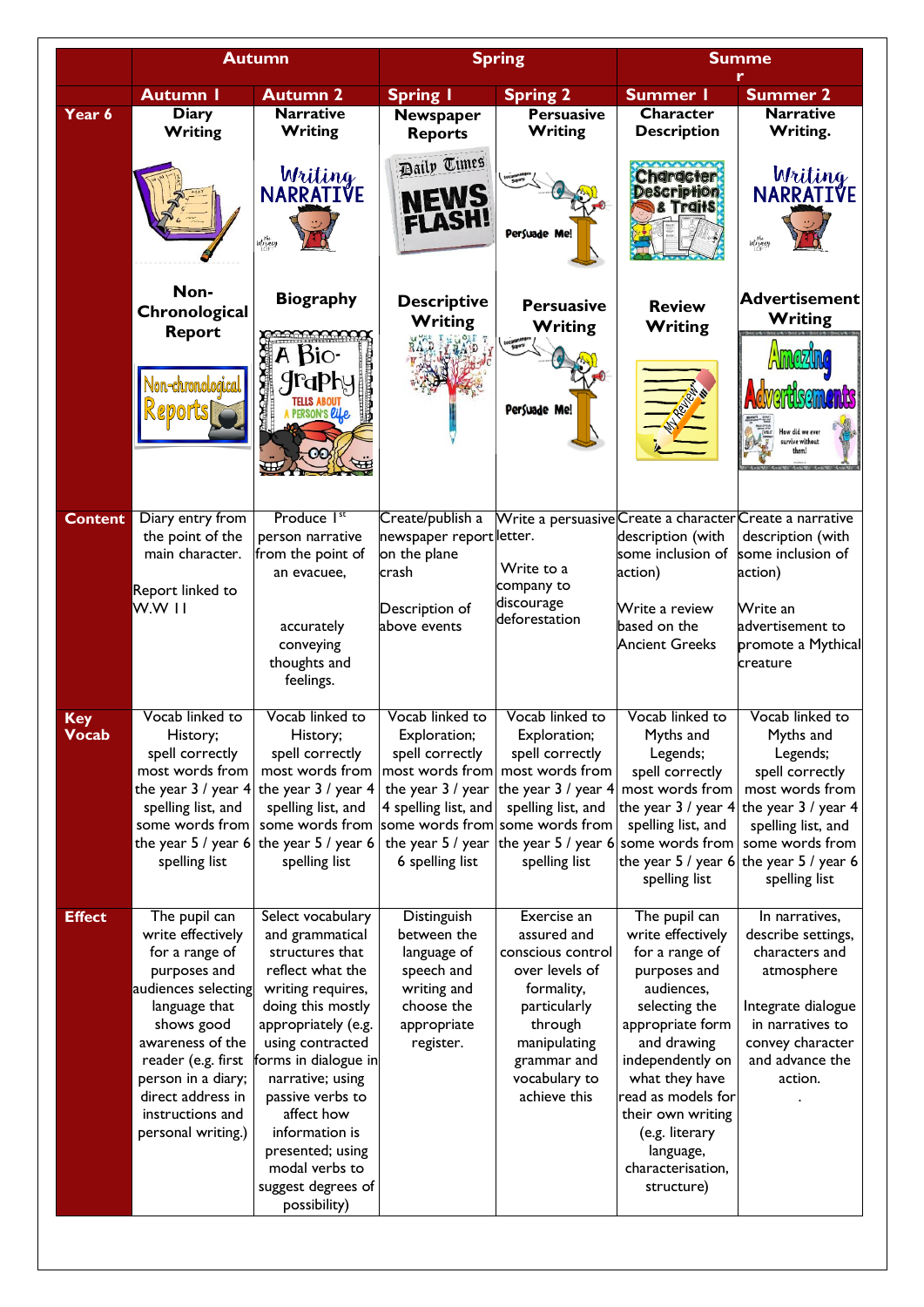| <b>Organise</b><br><b>Text</b>              | Use a range of<br>devices to build                                                                           | Use a range of<br>devices to build                                                                                                                                                                                        | Use a range of<br>devices to build                                                                              | Use a range of<br>devices to build                                                                                                                                               | Use a range of<br>devices to build                                                                                                                                                 | Use a range of<br>devices to build                                                                                                                                                                     |
|---------------------------------------------|--------------------------------------------------------------------------------------------------------------|---------------------------------------------------------------------------------------------------------------------------------------------------------------------------------------------------------------------------|-----------------------------------------------------------------------------------------------------------------|----------------------------------------------------------------------------------------------------------------------------------------------------------------------------------|------------------------------------------------------------------------------------------------------------------------------------------------------------------------------------|--------------------------------------------------------------------------------------------------------------------------------------------------------------------------------------------------------|
|                                             | cohesion.<br>Examples include:                                                                               | cohesion.<br>Examples include:                                                                                                                                                                                            | cohesion.<br>Examples include:                                                                                  | cohesion.<br>Examples include:                                                                                                                                                   | cohesion.<br>Examples include:                                                                                                                                                     | cohesion.<br>Examples include:                                                                                                                                                                         |
|                                             | Conjunctions<br>Adverbials of time Adverbials of time<br>Pronouns<br>Synonyms                                | Conjunctions<br>Adverbials of place Adverbials of place Adverbials<br>Pronouns<br>Synonyms                                                                                                                                | Conjunctions<br>of place<br>Pronouns<br>Synonyms                                                                | Conjunctions<br>Pronouns<br>Synonyms                                                                                                                                             | Conjunctions<br>Adverbials of time Adverbials of time Adverbials of time Adverbials of time<br>Adverbials of place Adverbials of place Adverbials of place<br>Pronouns<br>Synonyms | Conjunctions<br>Pronouns<br>Synonyms                                                                                                                                                                   |
| <b>Sentence</b><br>Structure                |                                                                                                              |                                                                                                                                                                                                                           |                                                                                                                 |                                                                                                                                                                                  |                                                                                                                                                                                    |                                                                                                                                                                                                        |
|                                             | *SEE ABOVE<br>BOX.                                                                                           | *SEE ABOVE<br>BOX.                                                                                                                                                                                                        | *SEE ABOVE<br>BOX.                                                                                              | *SEE ABOVE<br>BOX.                                                                                                                                                               | *SEE ABOVE<br>BOX.                                                                                                                                                                 | *SEE ABOVE<br>BOX.                                                                                                                                                                                     |
| <b>Tense</b><br><b>Verb</b><br><b>Tense</b> | Use verb tenses<br>consistently and<br>correctly<br>throughout<br>writing.                                   | Use verb tenses<br>consistently and<br>correctly<br>throughout writing.                                                                                                                                                   | Use verb tenses<br>consistently and<br>correctly<br>throughout<br>writing.                                      | Use verb tenses<br>consistently and<br>correctly<br>throughout<br>writing.                                                                                                       | Use verb tenses<br>consistently and<br>correctly<br>throughout<br>writing.                                                                                                         | Use verb tenses<br>consistently and<br>correctly<br>throughout writing.                                                                                                                                |
| <b>Punc-</b><br>tuition                     | Use the range of<br>in KS2 mostly<br>correctly.                                                              | Use the range of<br>punctuation taught punctuation taught<br>at KS2, correctly<br>(e.g. semi-colons,<br>dashes, colons,<br>hyphens) and<br>where necessary<br>use such<br>punctuation<br>precisely to avoid<br>ambiguity. | Use the range of<br>punctuation<br>taught in KS2<br>mostly correctly.                                           | Use the range of<br>at KS2, correctly<br>(e.g. semi-colons,<br>dashes, colons,<br>hyphens) and<br>where necessary<br>use such<br>punctuation<br>precisely to avoid<br>ambiguity. | Use the range of<br>punctuation taught punctuation taught<br>in KS2 mostly<br>correctly.                                                                                           | Use the range of<br>punctuation taught<br>at KS2, correctly<br>(e.g. semi-colons,<br>dashes, colons,<br>hyphens) and<br>where necessary<br>use such<br>punctuation<br>precisely to avoid<br>ambiguity. |
| Hand-<br>writing                            | Maintain legibility<br>in joined<br>handwriting when<br>writing at speed.                                    | Maintain legibility in Maintain legibility<br>joined handwriting<br>when writing at<br>speed.                                                                                                                             | in joined<br>writing at speed.                                                                                  | Maintain legibility<br>in joined<br>handwriting when handwriting when<br>writing at speed.                                                                                       | in joined<br>handwriting when<br>writing at speed.                                                                                                                                 | Maintain legibility Maintain legibility in<br>joined handwriting<br>when writing at<br>speed.                                                                                                          |
| Re- draft<br><b>Re-edit</b>                 | Propose changes<br>to vocabulary,<br>grammar and<br>punctuation to<br>enhance effects<br>and clarify meaning | Proofread for<br>spelling and<br>punctuation errors.                                                                                                                                                                      | Propose changes<br>to vocabulary,<br>grammar and<br>punctuation to<br>enhance effects<br>and clarify<br>meaning | Proofread for<br>spelling and<br>punctuation<br>errors.                                                                                                                          | Propose changes<br>to vocabulary,<br>grammar and<br>punctuation to<br>enhance effects<br>and clarify meaning                                                                       | Proofread for<br>spelling and<br>punctuation errors.                                                                                                                                                   |